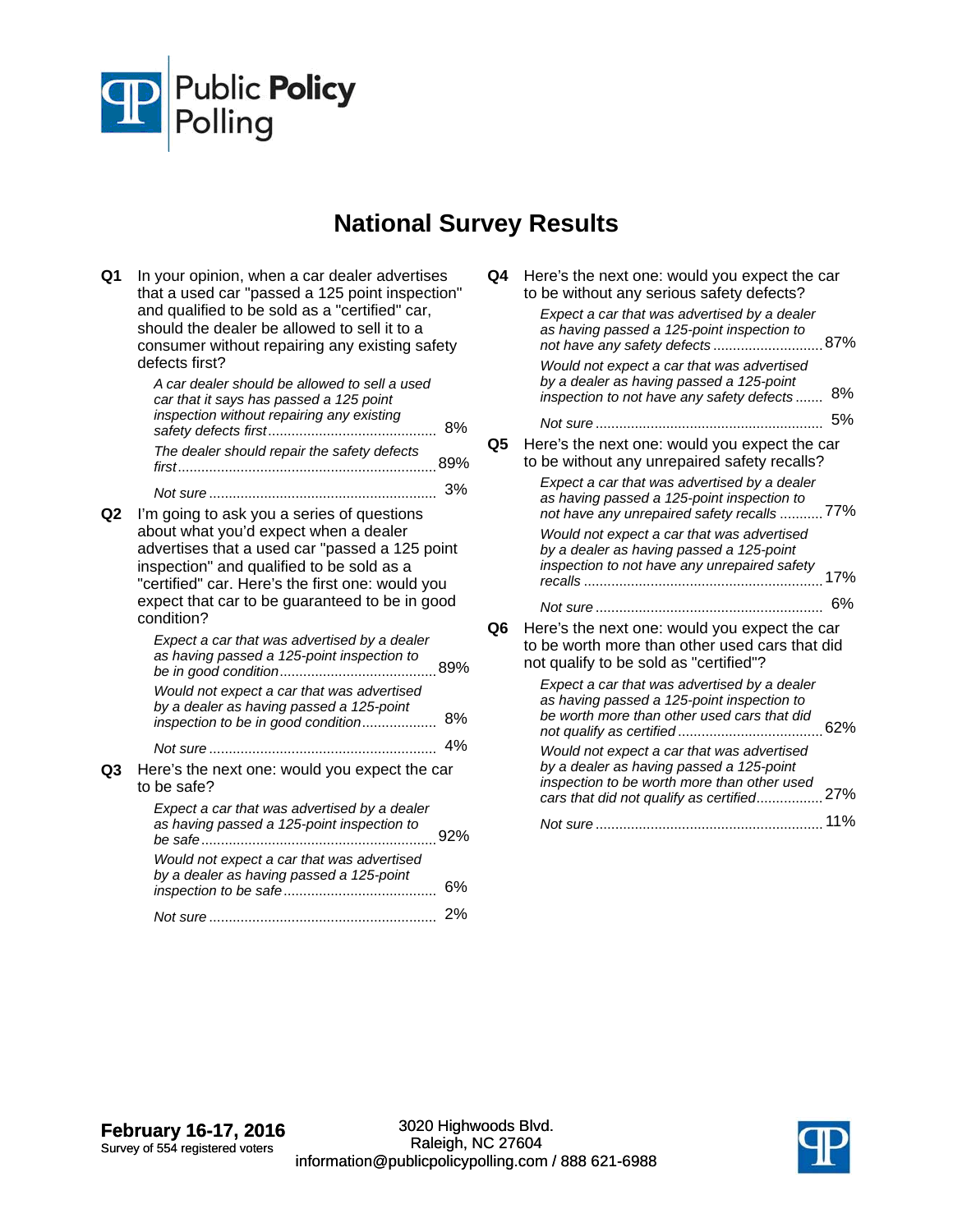

| Q7 I | Here's the next one: would you expect the car<br>to be unsafe?                                                                                                                                                                                                                                                                             |     |
|------|--------------------------------------------------------------------------------------------------------------------------------------------------------------------------------------------------------------------------------------------------------------------------------------------------------------------------------------------|-----|
|      | Expect a car that was advertised by a dealer<br>as having passed a 125-point inspection to<br>be unsafe                                                                                                                                                                                                                                    | 15% |
|      | Would not expect a car that was advertised<br>by a dealer as having passed a 125-point                                                                                                                                                                                                                                                     |     |
|      |                                                                                                                                                                                                                                                                                                                                            | 15% |
| Q8   | When a dealer advertises that a car was<br>thoroughly inspected and qualified to be sold<br>as a "certified" car, but fails to repair a safety<br>recall defect, in your opinion, is that deceptive?                                                                                                                                       |     |
|      | It is deceptive when a dealer advertises that<br>a car was thoroughly inspected and qualified<br>to be sold as a "certified" car, but fails to<br>repair a safety recall defect 89%                                                                                                                                                        |     |
|      | It is not deceptive when a dealer advertises<br>that a car was thoroughly inspected and<br>qualified to be sold as a "certified" car, but<br>fails to repair a safety recall defect  10%                                                                                                                                                   |     |
|      |                                                                                                                                                                                                                                                                                                                                            | 1%  |
| Q9   | Do you think car dealers should be allowed to<br>advertise that a car was thoroughly inspected<br>and qualified to be sold as a "certified" car<br>without repairing a safety recall defect, if they<br>disclose in writing that there is a safety recall,<br>or do you think the safety recall issue should<br>actually have to be fixed? |     |
|      | Car dealers should be allowed to advertise<br>that a car was thoroughly inspected and<br>qualified to be sold as a "certified" car without<br>repairing a safety recall defect, if they<br>disclose in writing that there is a safety recall. 21%                                                                                          |     |

| alooloo in writing that thore is a sarety robal.<br>The safety recall issue should actually have | 75% |
|--------------------------------------------------------------------------------------------------|-----|
|                                                                                                  | 4%  |

| Q10 If you are a woman, press 1. If a man, press 2. |                                                                                                          |  |
|-----------------------------------------------------|----------------------------------------------------------------------------------------------------------|--|
|                                                     |                                                                                                          |  |
|                                                     |                                                                                                          |  |
|                                                     | Q11 If you are a Democrat, press 1. If a Republican,<br>press 2. If an independent, press 3.             |  |
|                                                     |                                                                                                          |  |
|                                                     |                                                                                                          |  |
|                                                     |                                                                                                          |  |
|                                                     | Q12 If you are Hispanic, press 1. If white, press 2. If<br>African American, press 3. If other, press 4. |  |
|                                                     |                                                                                                          |  |
|                                                     |                                                                                                          |  |
|                                                     |                                                                                                          |  |
|                                                     |                                                                                                          |  |
|                                                     | Q13 If you are 18 to 45 years old, press 1. If 46 to<br>65, press 2. If older than 65, press 3.          |  |
|                                                     |                                                                                                          |  |
|                                                     |                                                                                                          |  |
|                                                     |                                                                                                          |  |

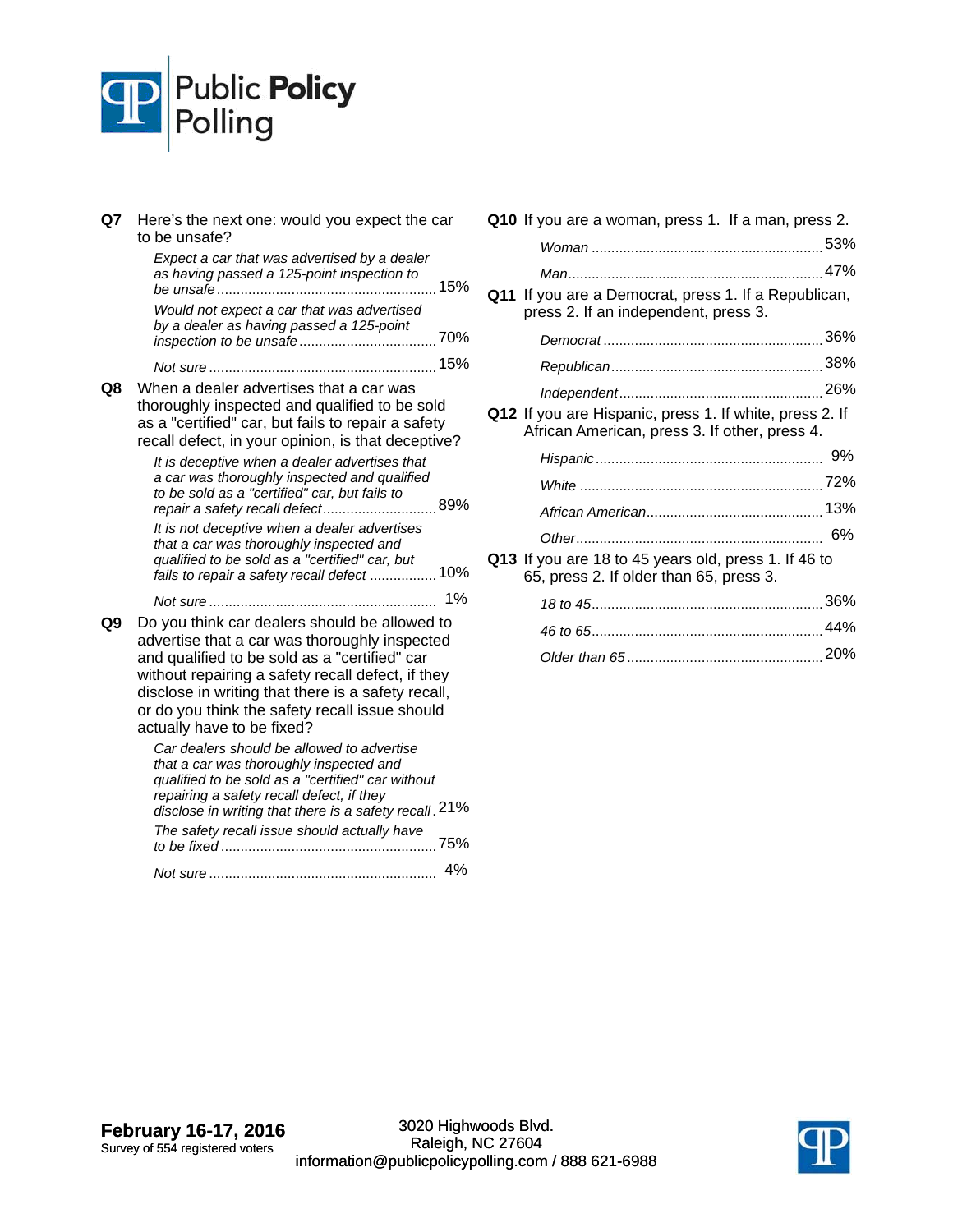

|                                                                                                                                                            |      | Gender |     |
|------------------------------------------------------------------------------------------------------------------------------------------------------------|------|--------|-----|
|                                                                                                                                                            | Base | Woman  | Man |
| <b>Sell Car Without</b><br><b>Repairing Defects</b><br>Yes/No                                                                                              |      |        |     |
| A car dealer should be<br>allowed to sell a used<br>car that it says has pa-<br>ssed a 125 point insp-<br>ection without repairi-<br>ng any existing safet | 8%   | 7%     | 8%  |
| The dealer should<br>repair the safety<br>defects first                                                                                                    | 89%  | 89%    | 89% |
| Not sure                                                                                                                                                   | 3%   | 4%     | 3%  |

|                                                                                                                                           |      | Gender |     |
|-------------------------------------------------------------------------------------------------------------------------------------------|------|--------|-----|
|                                                                                                                                           | Base | Woman  | Man |
| <b>Certified Car</b><br><b>Guaranteed in Good</b><br><b>Condition Yes/No</b>                                                              |      |        |     |
| Expect a car that was 89%<br>advertised by a dealer<br>as having passed a<br>125-point inspection<br>to be in good<br>condition           |      | 92%    | 84% |
| Would not expect a c-<br>ar that was advertised<br>by a dealer as having<br>passed a 125-point in-<br>spection to be in good<br>condition | 8%   | $3\%$  | 12% |
| Not surel                                                                                                                                 | 4%   | 4%     | 3%  |

|                                                                                                                          |      | Gender |     |
|--------------------------------------------------------------------------------------------------------------------------|------|--------|-----|
|                                                                                                                          | Base | Woman  | Man |
| <b>Expect Certified Car to</b><br>be Safe Yes/No                                                                         |      |        |     |
| Expect a car that was 92%<br>advertised by a dealer<br>as having passed a<br>125-point inspection<br>to be safe          |      | 96%    | 88% |
| Would not expect a<br>car that was<br>advertised by a dealer<br>as having passed a<br>125-point inspection<br>to be safe | 6%   | 2%     | 11% |
| Not sure                                                                                                                 | 2%   | 2%     | 2%  |

|                                                                                                                                                  |      | Gender |     |
|--------------------------------------------------------------------------------------------------------------------------------------------------|------|--------|-----|
|                                                                                                                                                  | Base | Woman  | Man |
| <b>Certified Car Without</b><br><b>Safety Defects Yes/No</b>                                                                                     |      |        |     |
| Expect a car that was 87%<br>advertised by a dealer<br>as having passed a<br>125-point inspection<br>to not have any safety<br>defects           |      | 90%    | 84% |
| Would not expect a c-<br>ar that was advertised<br>by a dealer as having<br>passed a 125-point in-<br>spection to not have<br>any safety defects | 8%   | 3%     | 13% |
| Not surel                                                                                                                                        | 5%   | 7%     | 3%  |

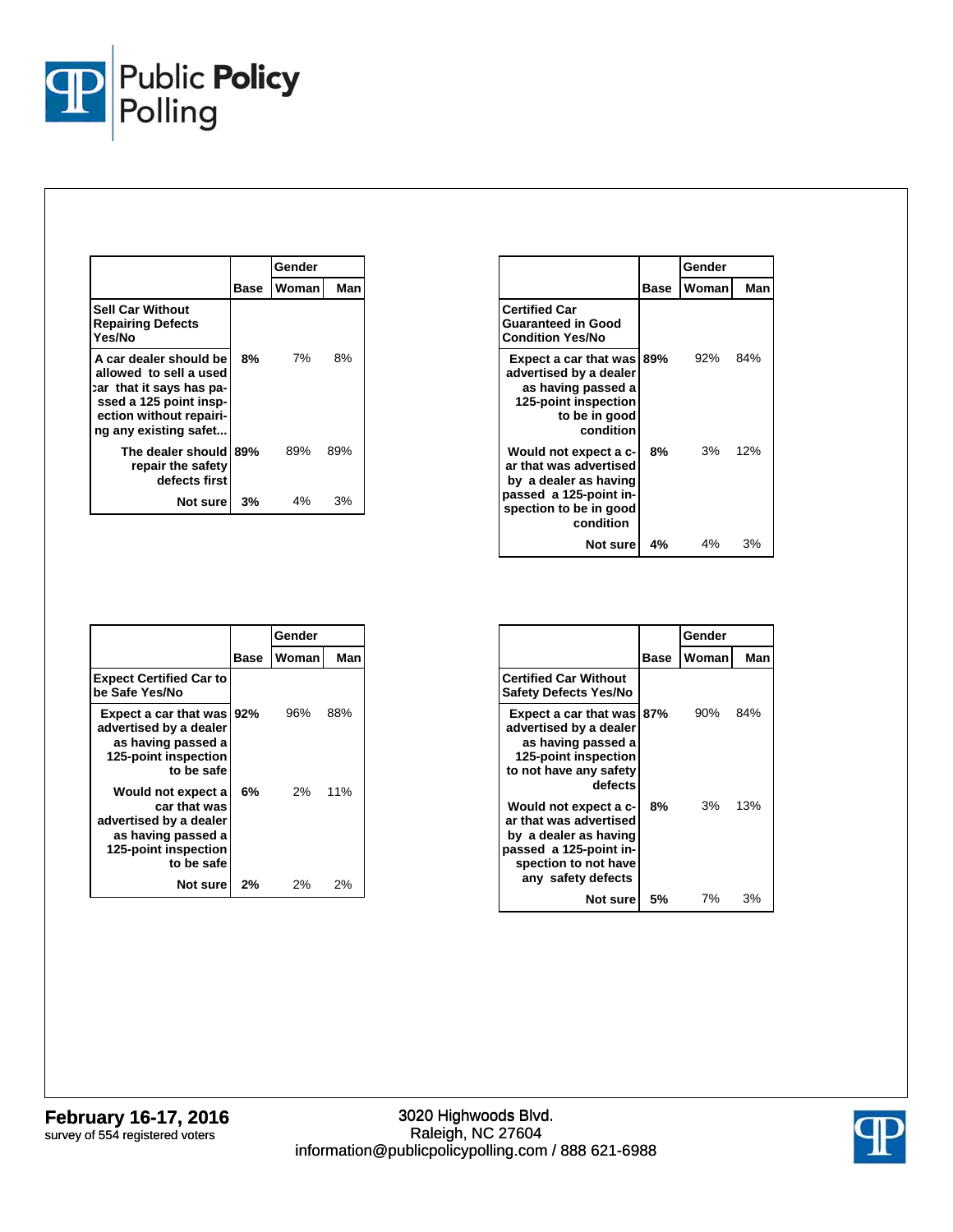

|                                                                                                                                                       |      | Gender  |     |
|-------------------------------------------------------------------------------------------------------------------------------------------------------|------|---------|-----|
|                                                                                                                                                       | Base | Woman   | Man |
| <b>Certified Car Without</b><br><b>Unrepaired Recalls</b><br>Yes/No                                                                                   |      |         |     |
| Expect a car that was 77%<br>advertised by a dealer<br>as having passed a 1-<br>25-point inspection to<br>not have any unrepair-<br>ed safety recalls |      | 80%     | 74% |
| Would not expect a c- 17%<br>ar that was advertised<br>by a dealer as having<br>passed a 125-point in-<br>spection to not have<br>any unrepaired safe |      | 13% 21% |     |
| Not surel                                                                                                                                             | 6%   | 7%      | 5%  |

|                                                                                                                                                       |      | Gender  |     |
|-------------------------------------------------------------------------------------------------------------------------------------------------------|------|---------|-----|
|                                                                                                                                                       | Base | Womanl  | Man |
| Worth More Than<br><b>Other Used Cars</b><br>Yes/No                                                                                                   |      |         |     |
| Expect a car that was<br>advertised by a dealer<br>as having passed a 1-<br>25-point inspection to<br>be worth more than o-<br>ther used cars that d  | 62%  | 63%     | 60% |
| Would not expect a c- 27%<br>ar that was advertised<br>by a dealer as having<br>passed a 125-point in-<br>spection to be worth<br>more than other use |      | 25% 31% |     |
| Not sure 11%                                                                                                                                          |      | 12%     | 9%  |

|                                                                                                                                |             | Gender |     |
|--------------------------------------------------------------------------------------------------------------------------------|-------------|--------|-----|
|                                                                                                                                | <b>Base</b> | Woman  | Man |
| <b>Expect Car to be</b><br>Unsafe Yes/No                                                                                       |             |        |     |
| Expect a car that was<br>advertised by a dealer<br>as having passed a<br>125-point inspection<br>to be unsafe                  | 15%         | 16%    | 14% |
| Would not expect a 70%<br>car that was<br>advertised by a dealer<br>as having passed a<br>125-point inspection<br>to be unsafe |             | 70%    | 71% |
| Not sure                                                                                                                       | 15%         | 14%    | 15% |

|                                                                                                                                                               |      | Gender |     |
|---------------------------------------------------------------------------------------------------------------------------------------------------------------|------|--------|-----|
|                                                                                                                                                               | Base | Woman  | Man |
| <b>Dealer Fails to Repair</b><br><b>Defect Deceptive</b><br>Yes/No                                                                                            |      |        |     |
| It is deceptive when a 89%<br>dealer advertises that<br>a car was thoroughly<br>inspected and qualifi-<br>ed to be sold as a "ce-<br>rtified" car, but fails  |      | 90%    | 88% |
| It is not deceptive wh-10%<br>en a dealer advertises<br>that a car was thorou-<br>ghly inspected and q-<br>ualified to be sold as a<br>"certified" car, but f |      | 10%    | 10% |
| Not sure                                                                                                                                                      | 1%   | $1\%$  | 2%  |

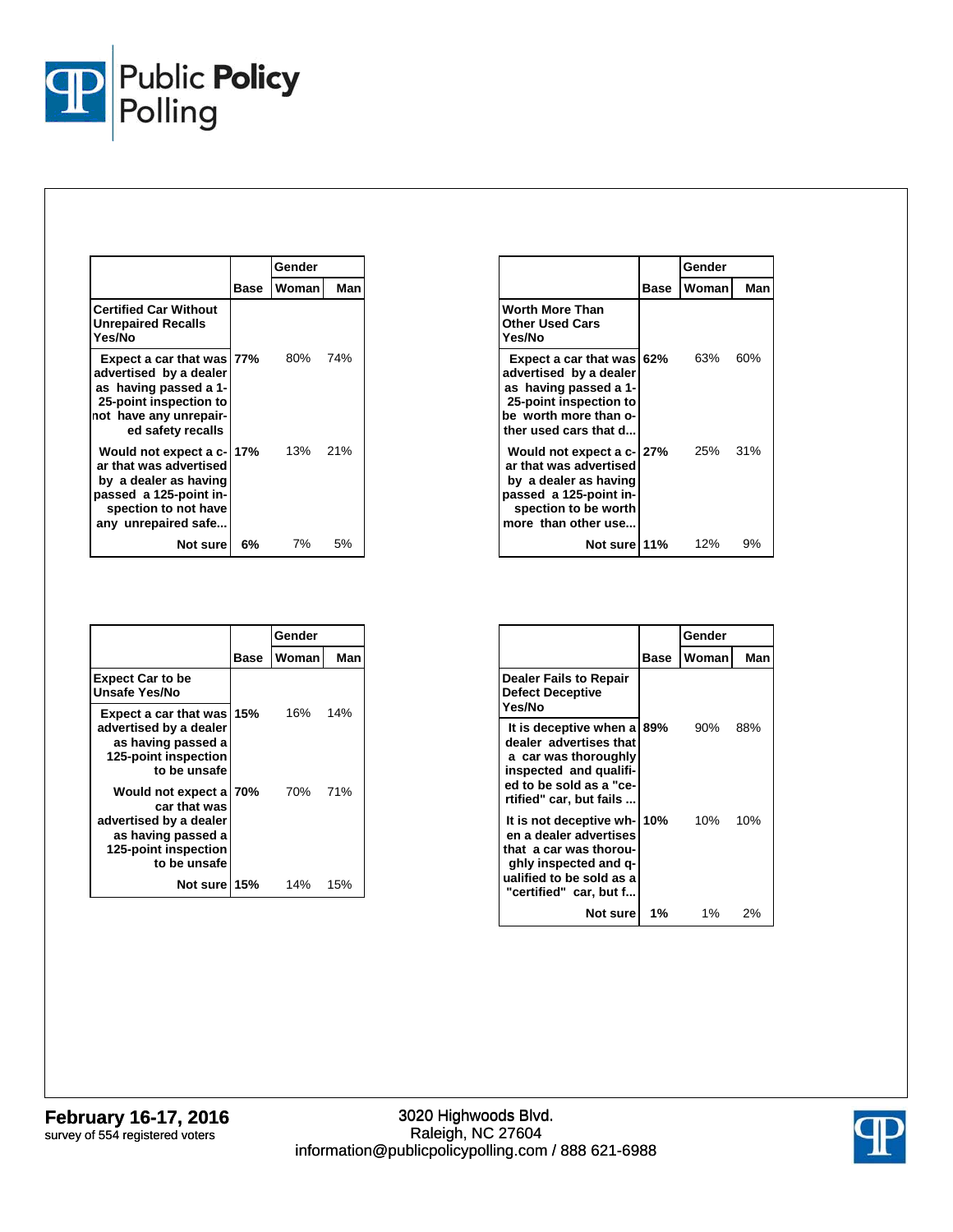

|                                                                                                                                                             |      | Gender |     |
|-------------------------------------------------------------------------------------------------------------------------------------------------------------|------|--------|-----|
|                                                                                                                                                             | Base | Woman  | Man |
| <b>Advertise Without</b><br><b>Repairing Defect</b><br>Yes/No                                                                                               |      |        |     |
| Car dealers should be 21%<br>allowed to advertise t-<br>hat a car was thoroug-<br>hly inspected and qu-<br>alified to be sold as a<br>"certified" car witho |      | 15%    | 29% |
| The safety recall issue 75%<br>should actually have<br>to be fixed                                                                                          |      | 79%    | 70% |
| Not surel                                                                                                                                                   | 4%   | 7%     | 1%  |

|                                                                                                                                                            |      | Party    |     |                          |  |
|------------------------------------------------------------------------------------------------------------------------------------------------------------|------|----------|-----|--------------------------|--|
|                                                                                                                                                            | Base | Democrat |     | Republican   Independent |  |
| <b>Sell Car Without</b><br><b>Repairing Defects</b><br>Yes/No                                                                                              |      |          |     |                          |  |
| A car dealer should be<br>allowed to sell a used<br>car that it says has pa-<br>ssed a 125 point insp-<br>ection without repairi-<br>ng any existing safet | 8%   | 6%       | 9%  | 8%                       |  |
| The dealer should 89%<br>repair the safety<br>defects first                                                                                                |      | 93%      | 84% | 91%                      |  |
| Not sure                                                                                                                                                   | 3%   | 1%       | 7%  | 1%                       |  |

|                                                                                                                                           |      | Party    |     |                        |
|-------------------------------------------------------------------------------------------------------------------------------------------|------|----------|-----|------------------------|
|                                                                                                                                           | Base | Democrat |     | Republican Independent |
| <b>Certified Car</b><br><b>Guaranteed in Good</b><br><b>Condition Yes/No</b>                                                              |      |          |     |                        |
| Expect a car that was 89%<br>advertised by a dealer<br>as having passed a<br>125-point inspection<br>to be in good<br>condition           |      | 92%      | 85% | 89%                    |
| Would not expect a c-<br>ar that was advertised<br>by a dealer as having<br>passed a 125-point in-<br>spection to be in good<br>condition | 8%   | 4%       | 11% | 7%                     |
| Not surel                                                                                                                                 | 4%   | 4%       | 4%  | 3%                     |

|                                                                                                                          |      | Party |     |                                 |  |
|--------------------------------------------------------------------------------------------------------------------------|------|-------|-----|---------------------------------|--|
|                                                                                                                          | Base |       |     | Democrat Republican Independent |  |
| <b>Expect Certified Car to</b><br>be Safe Yes/No                                                                         |      |       |     |                                 |  |
| Expect a car that was   92%<br>advertised by a dealer<br>as having passed a<br>125-point inspection<br>to be safe        |      | 95%   | 90% | 91%                             |  |
| Would not expect a<br>car that was<br>advertised by a dealer<br>as having passed a<br>125-point inspection<br>to be safe | 6%   | 3%    | 9%  | 7%                              |  |
| Not sure                                                                                                                 | 2%   | 2%    | 2%  | 3%                              |  |

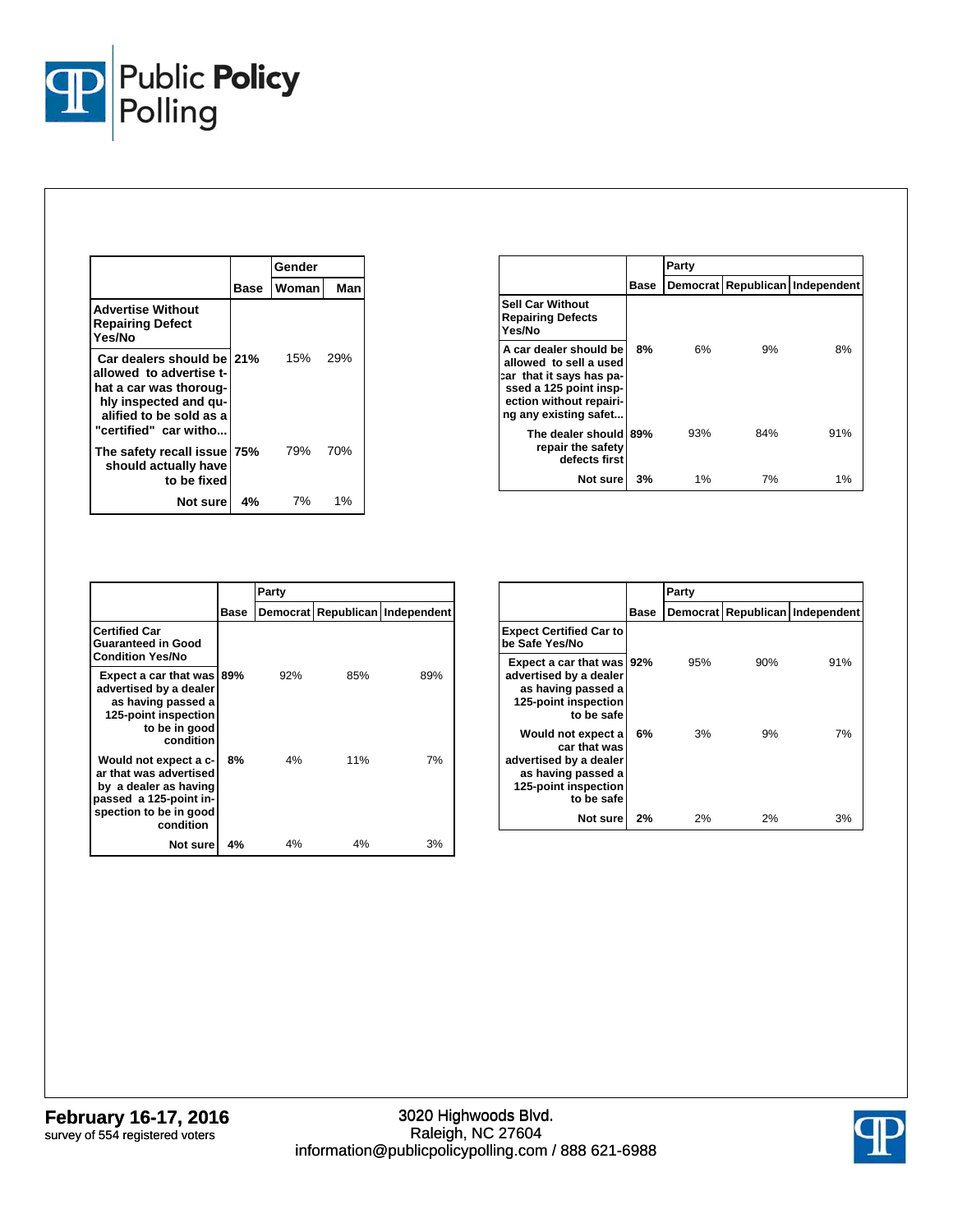

|                                                                                                                                                  |      | Party |     |                                 |
|--------------------------------------------------------------------------------------------------------------------------------------------------|------|-------|-----|---------------------------------|
|                                                                                                                                                  | Base |       |     | Democrat Republican Independent |
| <b>Certified Car Without</b><br><b>Safety Defects Yes/No</b>                                                                                     |      |       |     |                                 |
| Expect a car that was 87%<br>advertised by a dealer<br>as having passed a<br>125-point inspection<br>to not have any safety<br>defects           |      | 87%   | 88% | 86%                             |
| Would not expect a c-<br>ar that was advertised<br>by a dealer as having<br>passed a 125-point in-<br>spection to not have<br>any safety defects | 8%   | 5%    | 8%  | 10%                             |
| Not sure!                                                                                                                                        | 5%   | 8%    | 4%  | 3%                              |

|                                                                                                                                                       |      | Party    |     |                        |
|-------------------------------------------------------------------------------------------------------------------------------------------------------|------|----------|-----|------------------------|
|                                                                                                                                                       | Base | Democrat |     | Republican Independent |
| <b>Certified Car Without</b><br>Unrepaired Recalls<br>Yes/No                                                                                          |      |          |     |                        |
| Expect a car that was 77%<br>advertised by a dealer<br>as having passed a 1-<br>25-point inspection to<br>not have any unrepair-<br>ed safety recalls |      | 79%      | 75% | 77%                    |
| Would not expect a c-17%<br>ar that was advertised<br>by a dealer as having<br>passed a 125-point in-<br>spection to not have<br>any unrepaired safe  |      | 14%      | 18% | 18%                    |
| Not sure                                                                                                                                              | 6%   | 7%       | 6%  | 5%                     |

|                                                                                                                                                          |      | Party |     |                                 |
|----------------------------------------------------------------------------------------------------------------------------------------------------------|------|-------|-----|---------------------------------|
|                                                                                                                                                          | Base |       |     | Democrat Republican Independent |
| Worth More Than<br><b>Other Used Cars</b><br>Yes/No                                                                                                      |      |       |     |                                 |
| Expect a car that was 62%<br>advertised by a dealer<br>as having passed a 1-<br>25-point inspection to<br>be worth more than o-<br>ther used cars that d |      | 61%   | 59% | 66%                             |
| Would not expect a c-127%<br>ar that was advertised<br>by a dealer as having<br>passed a 125-point in-<br>spection to be worth<br>more than other use    |      | 29%   | 29% | 23%                             |
| Not sure 11%                                                                                                                                             |      | 10%   | 12% | 11%                             |

|                                                                                                                                |      | Party |     |                                 |
|--------------------------------------------------------------------------------------------------------------------------------|------|-------|-----|---------------------------------|
|                                                                                                                                | Base |       |     | Democrat Republican Independent |
| <b>Expect Car to be</b><br>Unsafe Yes/No                                                                                       |      |       |     |                                 |
| Expect a car that was<br>advertised by a dealer<br>as having passed a<br>125-point inspection<br>to be unsafe                  | 15%  | 18%   | 16% | 11%                             |
| Would not expect a 70%<br>car that was<br>advertised by a dealer<br>as having passed a<br>125-point inspection<br>to be unsafe |      | 69%   | 71% | 71%                             |
| Not sure 15%                                                                                                                   |      | 14%   | 13% | 19%                             |

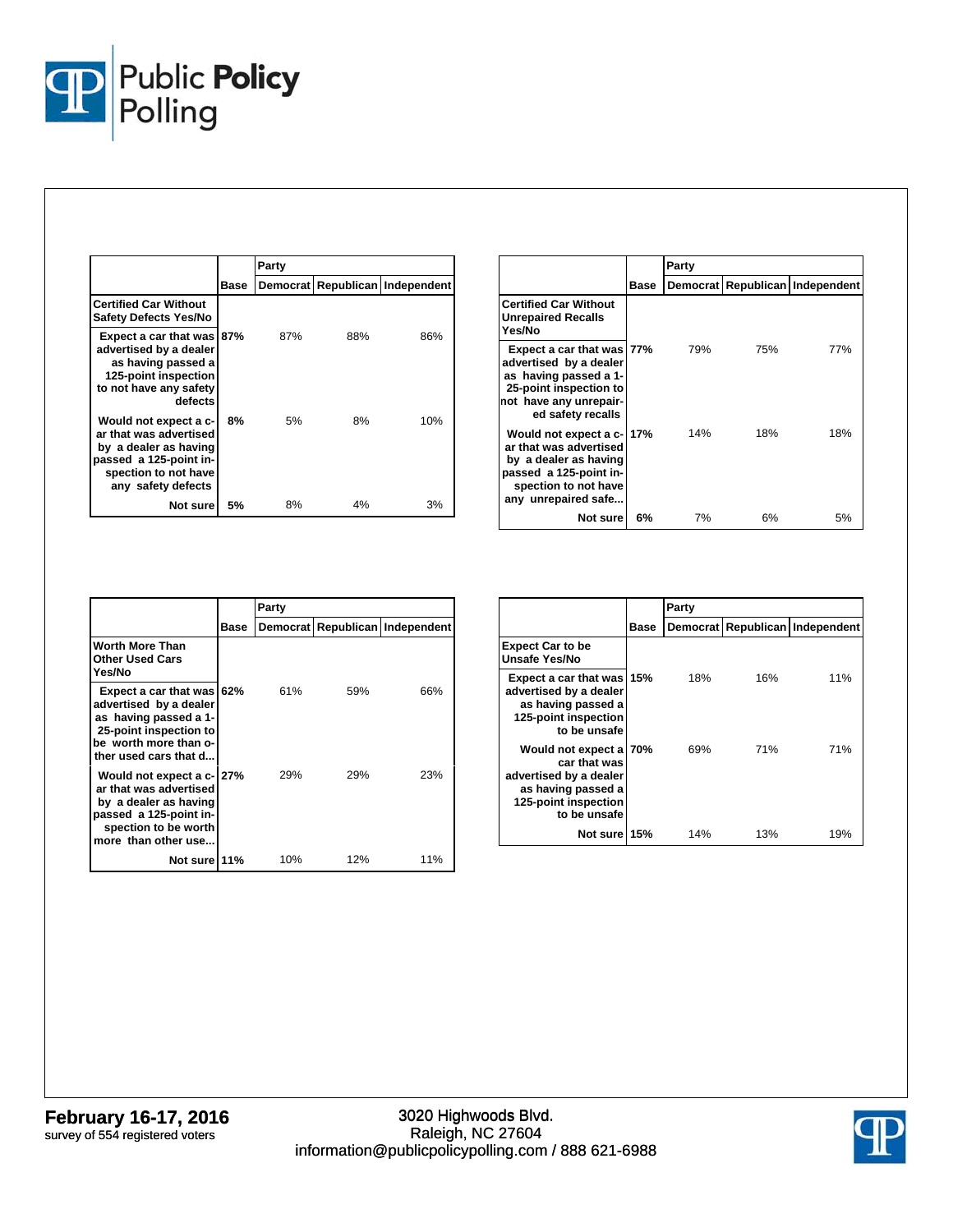

|                                                                                                                                                               |      | Party |     |                                 |
|---------------------------------------------------------------------------------------------------------------------------------------------------------------|------|-------|-----|---------------------------------|
|                                                                                                                                                               | Base |       |     | Democrat Republican Independent |
| Dealer Fails to Repair<br><b>Defect Deceptive</b><br>Yes/No                                                                                                   |      |       |     |                                 |
| It is deceptive when a<br>dealer advertises that<br>a car was thoroughly<br>inspected and qualifi-<br>ed to be sold as a "ce-<br>rtified" car, but fails      | 89%  | 86%   | 90% | 92%                             |
| It is not deceptive wh-10%<br>en a dealer advertises<br>that a car was thorou-<br>ghly inspected and q-<br>ualified to be sold as a<br>"certified" car, but f |      | 14%   | 7%  | 7%                              |
| Not sure                                                                                                                                                      | 1%   | $0\%$ | 2%  | $1\%$                           |

|                                                                                                                                                             |      | Party |     |                                 |
|-------------------------------------------------------------------------------------------------------------------------------------------------------------|------|-------|-----|---------------------------------|
|                                                                                                                                                             | Base |       |     | Democrat Republican Independent |
| Advertise Without<br><b>Repairing Defect</b><br>Yes/No                                                                                                      |      |       |     |                                 |
| Car dealers should be 21%<br>allowed to advertise t-<br>hat a car was thoroug-<br>hly inspected and gu-<br>alified to be sold as a<br>"certified" car witho |      | 19%   | 21% | 25%                             |
| The safety recall issue 75%<br>should actually have<br>to be fixed                                                                                          |      | 76%   | 78% | 67%                             |
| Not sure                                                                                                                                                    | 4%   | 5%    | 1%  | 7%                              |

|                                                                                                                                                            |      | Race                  |     |                     |       |  |
|------------------------------------------------------------------------------------------------------------------------------------------------------------|------|-----------------------|-----|---------------------|-------|--|
|                                                                                                                                                            | Base | <b>Hispanic White</b> |     | African<br>American | Other |  |
| <b>Sell Car Without</b><br><b>Repairing Defects</b><br>Yes/No                                                                                              |      |                       |     |                     |       |  |
| A car dealer should be<br>allowed to sell a used<br>car that it says has pa-<br>ssed a 125 point insp-<br>ection without repairi-<br>ng any existing safet | 8%   | 22%                   | 6%  | 8%                  | 4%    |  |
| The dealer should<br>repair the safety<br>defects first                                                                                                    | 89%  | 77%                   | 91% | 83%                 | 94%   |  |
| Not sure                                                                                                                                                   | 3%   | 1%                    | 3%  | 9%                  | 1%    |  |

|                                                                                                                                           |      | Race |     |                                        |       |  |
|-------------------------------------------------------------------------------------------------------------------------------------------|------|------|-----|----------------------------------------|-------|--|
|                                                                                                                                           | Base |      |     | African<br>Hispanic   White   American | Other |  |
| <b>Certified Car</b><br><b>Guaranteed in Good</b><br><b>Condition Yes/No</b>                                                              |      |      |     |                                        |       |  |
| <b>Expect a car that was 89%</b><br>advertised by a dealer<br>as having passed a<br>125-point inspection<br>to be in good<br>condition    |      | 96%  | 88% | 81%                                    | 97%   |  |
| Would not expect a c-<br>ar that was advertised<br>by a dealer as having<br>passed a 125-point in-<br>spection to be in good<br>condition | 8%   | 2%   | 8%  | 15%                                    | 1%    |  |
| Not sure                                                                                                                                  | 4%   | 2%   | 4%  | 5%                                     | 2%    |  |

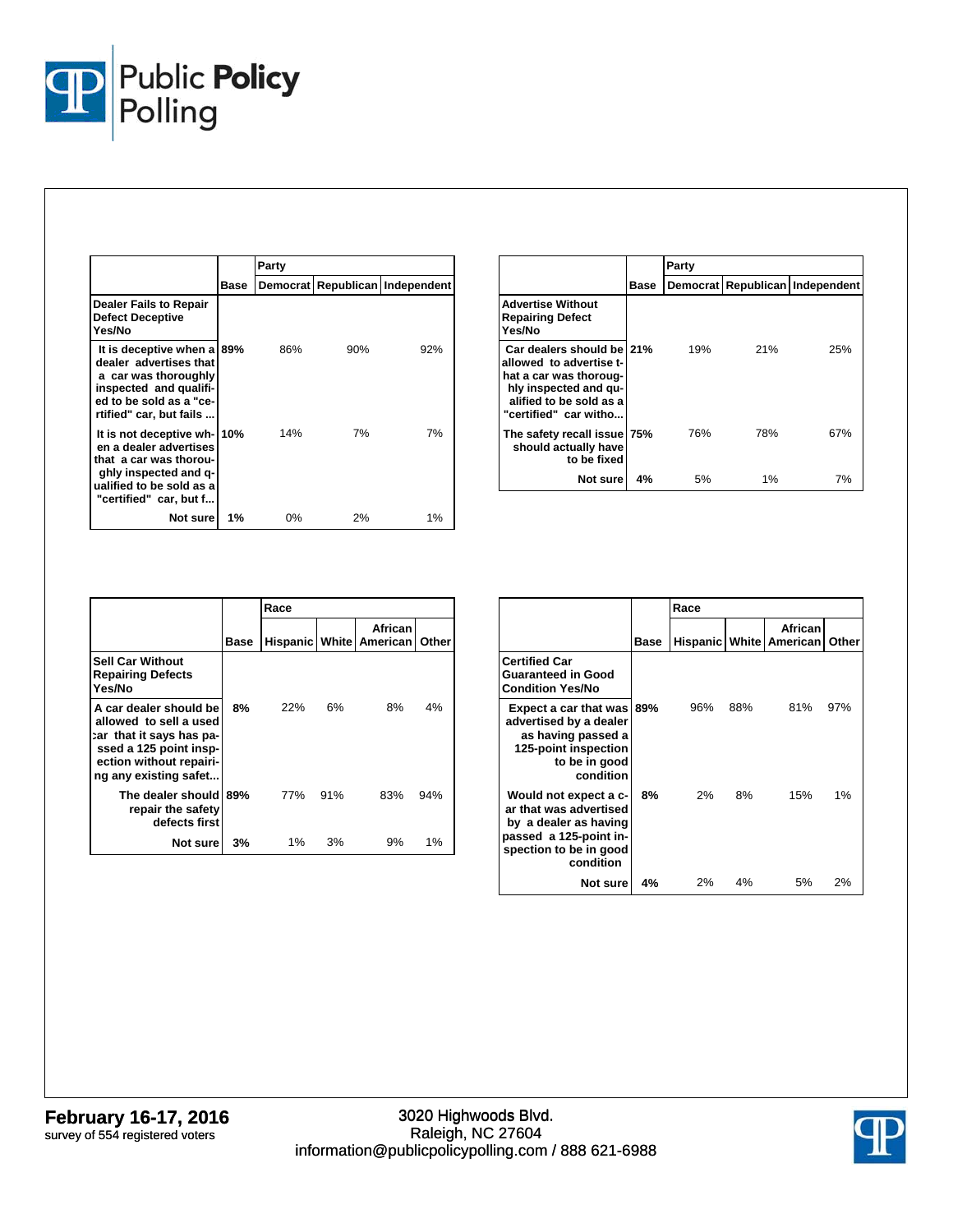

|                                                                                                                          | Base |     |     | African<br>Hispanic   White   American | Other |
|--------------------------------------------------------------------------------------------------------------------------|------|-----|-----|----------------------------------------|-------|
| <b>Expect Certified Car to</b><br>be Safe Yes/No                                                                         |      |     |     |                                        |       |
| Expect a car that was   92%<br>advertised by a dealer<br>as having passed a<br>125-point inspection<br>to be safe        |      | 95% | 93% | 85%                                    | 95%   |
| Would not expect a<br>car that was<br>advertised by a dealer<br>as having passed a<br>125-point inspection<br>to be safe | 6%   | 5%  | 5%  | 15%                                    | 2%    |
| Not sure                                                                                                                 | 2%   |     | 2%  | $1\%$                                  | 2%    |

|                                                                                                                                                  |      | Race  |     |                                        |       |
|--------------------------------------------------------------------------------------------------------------------------------------------------|------|-------|-----|----------------------------------------|-------|
|                                                                                                                                                  | Base |       |     | African<br>Hispanic   White   American | Other |
| <b>Certified Car Without</b><br>Safety Defects Yes/No                                                                                            |      |       |     |                                        |       |
| Expect a car that was 87%<br>advertised by a dealer<br>as having passed a<br>125-point inspection<br>to not have any safety<br>defects           |      | 87%   | 90% | 74%                                    | 81%   |
| Would not expect a c-<br>ar that was advertised<br>by a dealer as having<br>passed a 125-point in-<br>spection to not have<br>any safety defects | 8%   | $4\%$ | 6%  | 15%                                    | 13%   |
| Not surel                                                                                                                                        | 5%   | 9%    | 4%  | 10%                                    | 6%    |

|                                                                                                                                                       |      | Race |     |                                        |       |
|-------------------------------------------------------------------------------------------------------------------------------------------------------|------|------|-----|----------------------------------------|-------|
|                                                                                                                                                       | Base |      |     | African<br>Hispanic   White   American | Other |
| <b>Certified Car Without</b><br><b>Unrepaired Recalls</b><br>Yes/No                                                                                   |      |      |     |                                        |       |
| Expect a car that was 77%<br>advertised by a dealer<br>as having passed a 1-<br>25-point inspection to<br>not have any unrepair-<br>ed safety recalls |      | 93%  | 78% | 68%                                    | 59%   |
| Would not expect a c-17%<br>ar that was advertised<br>by a dealer as having<br>passed a 125-point in-<br>spection to not have<br>any unrepaired safe  |      | 7%   | 14% | 26%                                    | 38%   |
| Not sure                                                                                                                                              | 6%   |      | 7%  | 6%                                     | 2%    |

|                                                                                                                                                          |      | Race |            |                                           |       |
|----------------------------------------------------------------------------------------------------------------------------------------------------------|------|------|------------|-------------------------------------------|-------|
|                                                                                                                                                          | Base |      |            | African<br><b>Hispanic White American</b> | Other |
| <b>Worth More Than</b><br><b>Other Used Cars</b><br>Yes/No                                                                                               |      |      |            |                                           |       |
| Expect a car that was 62%<br>advertised by a dealer<br>as having passed a 1-<br>25-point inspection to<br>be worth more than o-<br>ther used cars that d |      | 83%  | 62%        | 42%                                       | 64%   |
| Would not expect a c-127%<br>ar that was advertised<br>by a dealer as having<br>passed a 125-point in-<br>spection to be worth<br>more than other use    |      | 15%  | <b>27%</b> | 42%                                       | 27%   |
| Not sure 11%                                                                                                                                             |      | 3%   | 11%        | 17%                                       | 9%    |

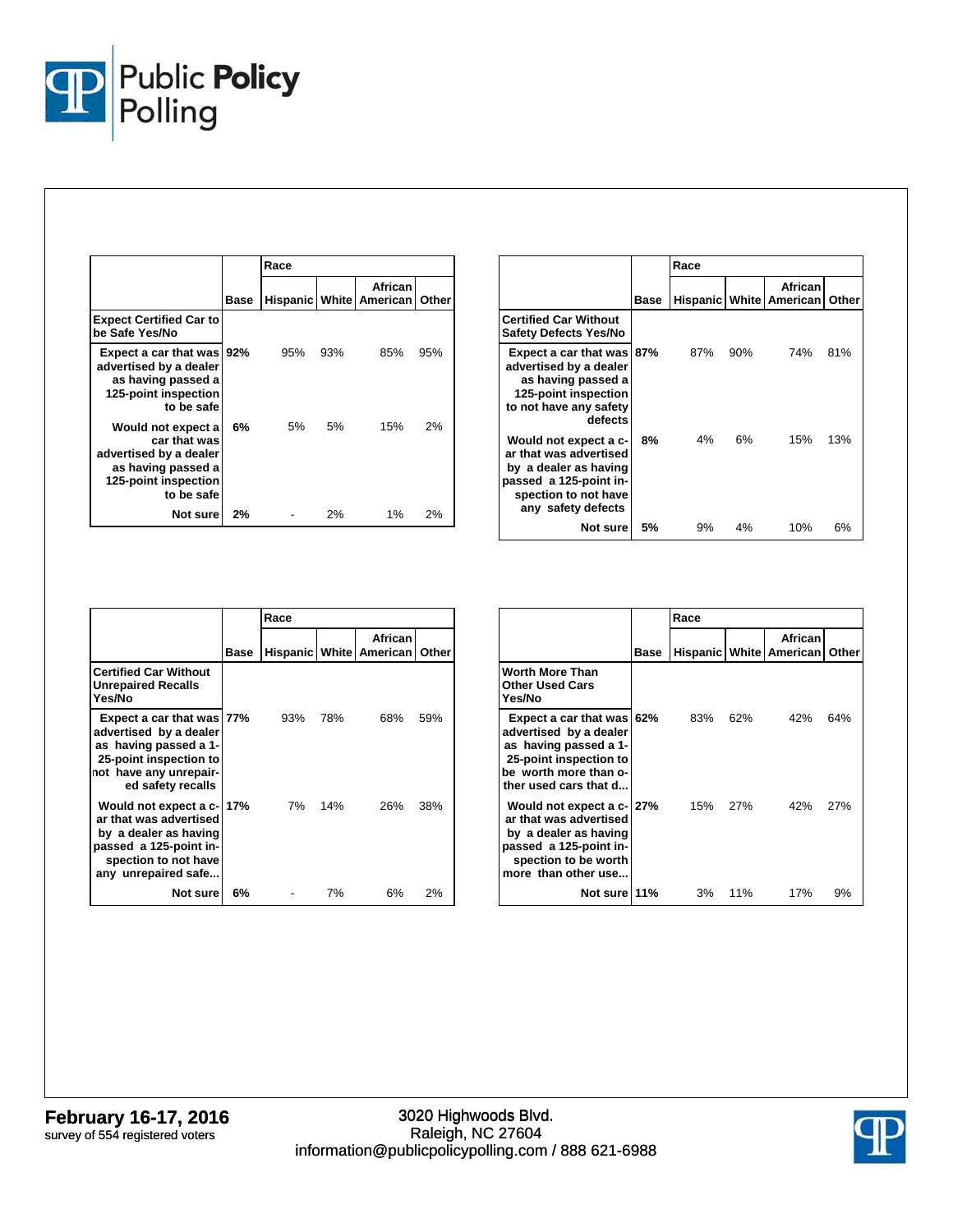

|                                                                                                                                | Race |     |     |                                        |       |
|--------------------------------------------------------------------------------------------------------------------------------|------|-----|-----|----------------------------------------|-------|
|                                                                                                                                | Base |     |     | African<br>Hispanic   White   American | Other |
| <b>Expect Car to be</b><br>Unsafe Yes/No                                                                                       |      |     |     |                                        |       |
| Expect a car that was 15%<br>advertised by a dealer<br>as having passed a<br>125-point inspection<br>to be unsafe              |      | 24% | 13% | 19%                                    | 16%   |
| Would not expect a 70%<br>car that was<br>advertised by a dealer<br>as having passed a<br>125-point inspection<br>to be unsafe |      | 66% | 74% | 56%                                    | 67%   |
| Not sure 15%                                                                                                                   |      | 11% | 13% | 24%                                    | 16%   |

|                                                                                                                                                               |      | Race  |     |                                        |       |
|---------------------------------------------------------------------------------------------------------------------------------------------------------------|------|-------|-----|----------------------------------------|-------|
|                                                                                                                                                               | Base |       |     | African<br>Hispanic   White   American | Other |
| <b>Dealer Fails to Repair</b><br><b>Defect Deceptive</b><br>Yes/No                                                                                            |      |       |     |                                        |       |
| It is deceptive when a 89%<br>dealer advertises that<br>a car was thoroughly<br>inspected and qualifi-<br>ed to be sold as a "ce-<br>rtified" car, but fails  |      | 86%   | 94% | 65%                                    | 92%   |
| It is not deceptive wh-10%<br>en a dealer advertises<br>that a car was thorou-<br>ghly inspected and q-<br>ualified to be sold as a<br>"certified" car, but f |      | 13%   | 5%  | 35%                                    | 2%    |
| Not sure I                                                                                                                                                    | 1%   | $1\%$ | 1%  |                                        | 6%    |

|                                                                                                                                                             |      | Race |     |                                        |       |  |
|-------------------------------------------------------------------------------------------------------------------------------------------------------------|------|------|-----|----------------------------------------|-------|--|
|                                                                                                                                                             | Base |      |     | African<br>Hispanic   White   American | Other |  |
| <b>Advertise Without</b><br><b>Repairing Defect</b><br>Yes/No                                                                                               |      |      |     |                                        |       |  |
| Car dealers should be 21%<br>allowed to advertise t-<br>hat a car was thoroug-<br>hly inspected and qu-<br>alified to be sold as a<br>"certified" car witho |      | 21%  | 21% | 17%                                    | 29%   |  |
| The safety recall issue 75%<br>should actually have<br>to be fixed                                                                                          |      | 70%  | 76% | 73%                                    | 68%   |  |
| Not sure                                                                                                                                                    | 4%   | 9%   | 3%  | 9%                                     | 2%    |  |

|                                                                                                                                                            |             | Age         |             |                  |
|------------------------------------------------------------------------------------------------------------------------------------------------------------|-------------|-------------|-------------|------------------|
|                                                                                                                                                            | <b>Base</b> | 18 to<br>45 | 46 to<br>65 | Older<br>than 65 |
| <b>Sell Car Without</b><br><b>Repairing Defects</b><br>Yes/No                                                                                              |             |             |             |                  |
| A car dealer should be<br>allowed to sell a used<br>car that it says has pa-<br>ssed a 125 point insp-<br>ection without repairi-<br>ng any existing safet | 8%          | 11%         | 5%          | 7%               |
| The dealer should<br>repair the safety<br>defects first                                                                                                    | 89%         | 84%         | 93%         | 89%              |
| Not sure                                                                                                                                                   | 3%          | 5%          | 2%          | 4%               |

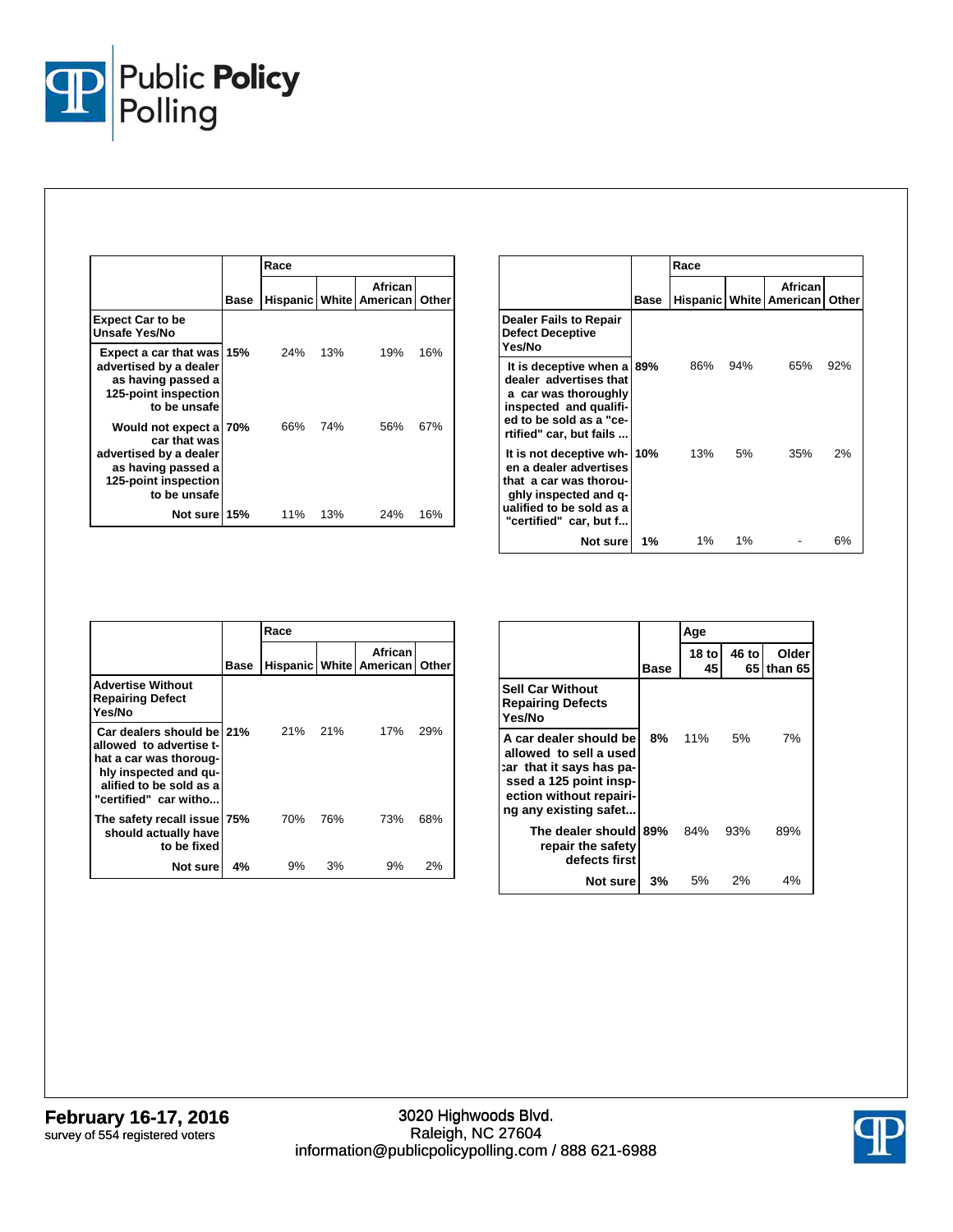

|                                                                                                                                           |      | Age          |               |                  |
|-------------------------------------------------------------------------------------------------------------------------------------------|------|--------------|---------------|------------------|
|                                                                                                                                           | Base | 18 tol<br>45 | 46 to<br>65 I | Older<br>than 65 |
| <b>Certified Car</b><br><b>Guaranteed in Good</b><br><b>Condition Yes/No</b>                                                              |      |              |               |                  |
| Expect a car that was<br>advertised by a dealer<br>as having passed a<br>125-point inspection<br>to be in good<br>condition               | 89%  | 92%          | 87%           | 85%              |
| Would not expect a c-<br>ar that was advertised<br>by a dealer as having<br>passed a 125-point in-<br>spection to be in good<br>condition | 8%   | 8%           | 6%            | 9%               |
| Not sure                                                                                                                                  | 4%   |              | 6%            | 6%               |

|                                                                                                                          |      | Age                    |             |                   |
|--------------------------------------------------------------------------------------------------------------------------|------|------------------------|-------------|-------------------|
|                                                                                                                          | Base | 18 <sub>to</sub><br>45 | 46 to<br>65 | Older<br>lthan 65 |
| <b>Expect Certified Car to</b><br>be Safe Yes/No                                                                         |      |                        |             |                   |
| Expect a car that was   92%<br>advertised by a dealer<br>as having passed a<br>125-point inspection<br>to be safe        |      | 92%                    | 93%         | 89%               |
| Would not expect a<br>car that was<br>advertised by a dealer<br>as having passed a<br>125-point inspection<br>to be safe | 6%   | 8%                     | 4%          | 8%                |
| Not sure                                                                                                                 | 2%   |                        | 3%          | 3%                |

|                                                                                                                                                  |      | Age          |               |                  |
|--------------------------------------------------------------------------------------------------------------------------------------------------|------|--------------|---------------|------------------|
|                                                                                                                                                  | Base | 18 tol<br>45 | 46 to<br>65 I | Older<br>than 65 |
| <b>Certified Car Without</b><br><b>Safety Defects Yes/No</b>                                                                                     |      |              |               |                  |
| Expect a car that was<br>advertised by a dealer<br>as having passed a<br>125-point inspection<br>to not have any safety<br>defects               | 87%  | 85%          | 89%           | 87%              |
| Would not expect a c-<br>ar that was advertised<br>by a dealer as having<br>passed a 125-point in-<br>spection to not have<br>any safety defects | 8%   | 10%          | 6%            | 7%               |
| Not sure                                                                                                                                         | 5%   | 5% a         | 5%            | 6%               |

|                                                                                                                                                              |      | Age          |       |                     |
|--------------------------------------------------------------------------------------------------------------------------------------------------------------|------|--------------|-------|---------------------|
|                                                                                                                                                              | Base | 18 tol<br>45 | 46 to | Older<br>65 than 65 |
| <b>Certified Car Without</b><br><b>Unrepaired Recalls</b><br>Yes/No                                                                                          |      |              |       |                     |
| Expect a car that was 77%<br>advertised by a dealer<br>as having passed a 1-<br>25-point inspection to<br>not have any unrepair-<br>ed safety recalls        |      | 78%          | 78%   | 75%                 |
| Would not expect a c-17% 22% 12%<br>ar that was advertised<br>by a dealer as having<br>passed a 125-point in-<br>spection to not have<br>any unrepaired safe |      |              |       | 15%                 |
| Not surel                                                                                                                                                    | 6%   |              | 10%   | 10%                 |